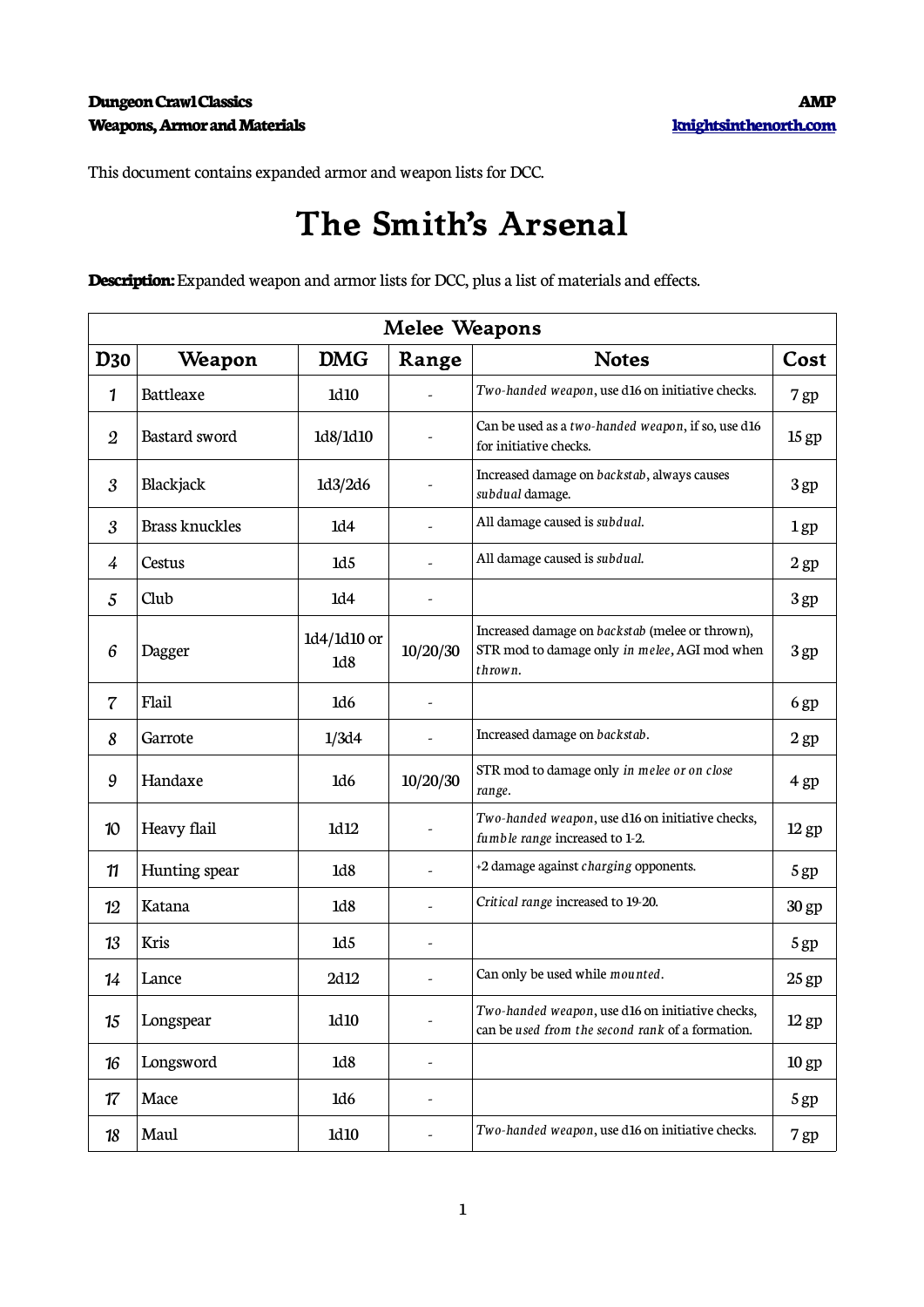| <b>Melee Weapons</b>                             |                  |                  |                          |                                                                                                                                                                                       |                  |
|--------------------------------------------------|------------------|------------------|--------------------------|---------------------------------------------------------------------------------------------------------------------------------------------------------------------------------------|------------------|
| D <sub>30</sub><br><b>DMG</b><br>Weapon<br>Range |                  | <b>Notes</b>     | Cost                     |                                                                                                                                                                                       |                  |
| 19                                               | <b>Net</b>       |                  | 5/10/15                  | Can entangle (-1d to rolls) if Ref save is failed, DC<br>equal to attack roll; if save successful, target is<br>ham pered (-2 to rolls) until an action is spent to<br>clear netting. | $1$ gp           |
| 20                                               | Polearm          | 1d <sub>10</sub> |                          | Two-handed weapon, use d16 on initiative checks.                                                                                                                                      |                  |
| 21                                               | Rapier           | 1d6              |                          | Critical range increased to 19-20.                                                                                                                                                    | $20$ gp          |
| 22                                               | Sabre            | 1 <sub>d8</sub>  |                          | Critical range increased to 19-20 while mounted.                                                                                                                                      |                  |
| 23                                               | Scimitar         | 1d7              | $\overline{\phantom{a}}$ |                                                                                                                                                                                       | 7 gp             |
| 24                                               | Short sword      | 1d <sub>6</sub>  |                          |                                                                                                                                                                                       | 7 gp             |
| 25                                               | Spear            | 1d8/2d8/1d6      | 10/20/30                 | Increased damage while mounted, reduced damage<br>when throwen.                                                                                                                       | 3 gp             |
| 26                                               | <b>Staff</b>     | 1d4              |                          |                                                                                                                                                                                       | 5sp              |
| 27                                               | Two-handed sword | 1d <sub>10</sub> |                          | Two-handed weapon, use d16 on initiative checks.                                                                                                                                      | 15 <sub>gp</sub> |
| 28                                               | Warhammer        | 1 <sub>d8</sub>  |                          |                                                                                                                                                                                       | 5 gp             |
| 30                                               | Whip             | 1d4              |                          | Can ham per (-2 to rolls) if Ref save is failed and<br>contact is maintained, DC equals attack roll result;<br>all damage is subdual.                                                 | $2$ gp           |

| <b>Ranged Weapons</b> |                                               |         |            |                                                                                 |         |            |  |
|-----------------------|-----------------------------------------------|---------|------------|---------------------------------------------------------------------------------|---------|------------|--|
| D <sub>10</sub>       | <b>DMG</b><br>Weapon<br><b>Notes</b><br>Range |         | Cost       | Ammo                                                                            |         |            |  |
| 1                     | Blowgun                                       | 1d3/1d5 | 20/40/60   | Increased damage on backstab.                                                   | 6 gp    | $20/5$ gp  |  |
| $\mathfrak{2}$        | Crossbow                                      | 1d6     | 80/160/240 | Two-handed weapon, use d16 on<br>initiative checks.                             | 30 gp   | 30/10 gp   |  |
| 3                     | Dart                                          | 1d4     | 20/40/60   |                                                                                 | 5sp     |            |  |
| $\frac{1}{4}$         | Hand crossbow                                 | 1d4/2d4 | 30/60/90   | Increased damage on backstab.                                                   | 40 gp   | 30/10 gp   |  |
| 5                     | Heavy crossbow                                | 1d10    | 90/180/270 | Two-handed weapon, use d16 on<br>initiative checks; takes a round to<br>reload. | 50 gp   | $30/10$ gp |  |
| 6                     | Javelin                                       | 1d6     | 30/60/90   | Can be used as a melee weapon, STR<br>mod to DMG in melee/on close range.       | 1 gp    |            |  |
| $\overline{7}$        | Longbow                                       | 1d8     | 70/140/210 |                                                                                 | 40 gp   | $20/5$ gp  |  |
| 8                     | Shortbow                                      | 1d6     | 50/100/150 |                                                                                 | $25$ gp | $20/5$ gp  |  |
| 9                     | Shuriken                                      | 1d5     | 20/40/60   | Critical range increased to 19-20.                                              | 5 gp    |            |  |
| 10                    | Sling                                         | 1d4     | 40/80/120  |                                                                                 | $2$ gp  | $30/1$ gp  |  |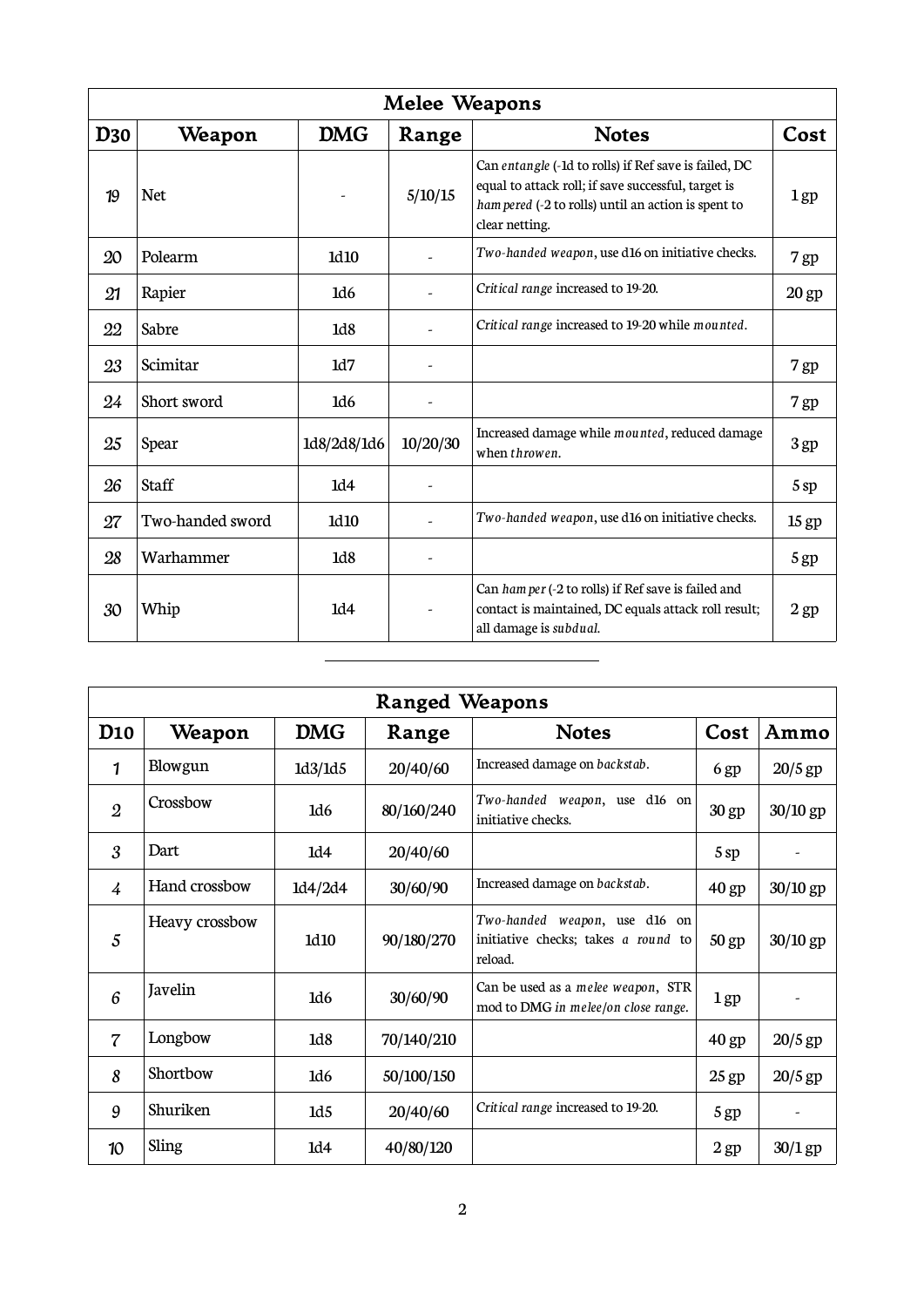| Armor                                   |                      |             |                  |                          |            |          |
|-----------------------------------------|----------------------|-------------|------------------|--------------------------|------------|----------|
| D <sub>10</sub>                         | Armor                | AC<br>bonus | Check<br>penalty | <b>Speed</b><br>penalty  | Fumble die | Cost     |
| $\Omega$                                | (Unarmored)          | $\bf{0}$    |                  | -                        | d4         |          |
| 1                                       | Padded               | $+1$        |                  | $\overline{\phantom{a}}$ | d8         | 5        |
| $\boldsymbol{2}$                        | Leather              | $+2$        | $-1$             |                          | d8         | 20       |
| 3                                       | Studded leather      | $+3$        | $-2$             | $\overline{\phantom{a}}$ | d8         | 45       |
| $\frac{1}{4}$                           | Hide                 | $+3$        | $-3$             |                          | d12        | 30       |
| 5                                       | Scale mail           | $+4$        | $-4$             | $-5$                     | d12        | 80       |
| 6                                       | Chainmail            | $+5$        | $-5$             | $-5$                     | d12        | 150      |
| $\overline{7}$                          | Banded mail          | $+6$        | $-6$             | $-5$                     | d16        | 250      |
| 8                                       | Half-plate           | $+7$        | $-7$             | $-10'$                   | d16        | 550      |
| 9                                       | Full plate           | $+8$        | $-8$             | $-10'$                   | d16        | 1200     |
| 10 <sup>°</sup>                         | Barding for<br>mount | $+X^*$      | - $X^*$          | $-X^*$                   | $dX^*$     | $X^*$ x4 |
| *: As man-sized armor of the this type. |                      |             |                  |                          |            |          |

| <b>Shields</b>             |              |                  |               |              |                                                                                                                                                                           |    |  |
|----------------------------|--------------|------------------|---------------|--------------|---------------------------------------------------------------------------------------------------------------------------------------------------------------------------|----|--|
| AC<br>D6<br>Armor<br>bonus |              | Check<br>penalty | Fumble<br>die | <b>Notes</b> | Cost                                                                                                                                                                      |    |  |
| 1                          | Buckler      | $+1$             | $-1$          | d6           | Can be used while wielding a<br>weapon in the shield hand, attacks<br>with that weapon suffer a -2 to hit.                                                                | 20 |  |
| $\mathcal{Q}$              | Shield       | $+1$             | $-1$          | d8           |                                                                                                                                                                           | 10 |  |
| $\mathcal{S}_{0}$          | Kite shield  | $+2$             | $-2$          | d8           |                                                                                                                                                                           | 20 |  |
| $\overline{4}$             | Round shield | $+2$             | $-2$          | d10          | Adds +4 AC in a narrow space or<br>when forming a shield wall.                                                                                                            | 30 |  |
| $\mathcal{L}$              | Tower shield | $+3$             | $-4$          | d12          | Reduces initiative by -1 die. Adds +8<br>AC in a narrow space or when<br>forming a shield wall.                                                                           | 50 |  |
| 6                          | Pavise       | $+2$             |               |              | Immobile, takes an action to set up<br>(only provides AC bonus when set<br>up), provides minor cover against<br>ranged attacks (-2 to ranged attacks)<br>against target). | 20 |  |

 $\overline{\phantom{a}}$